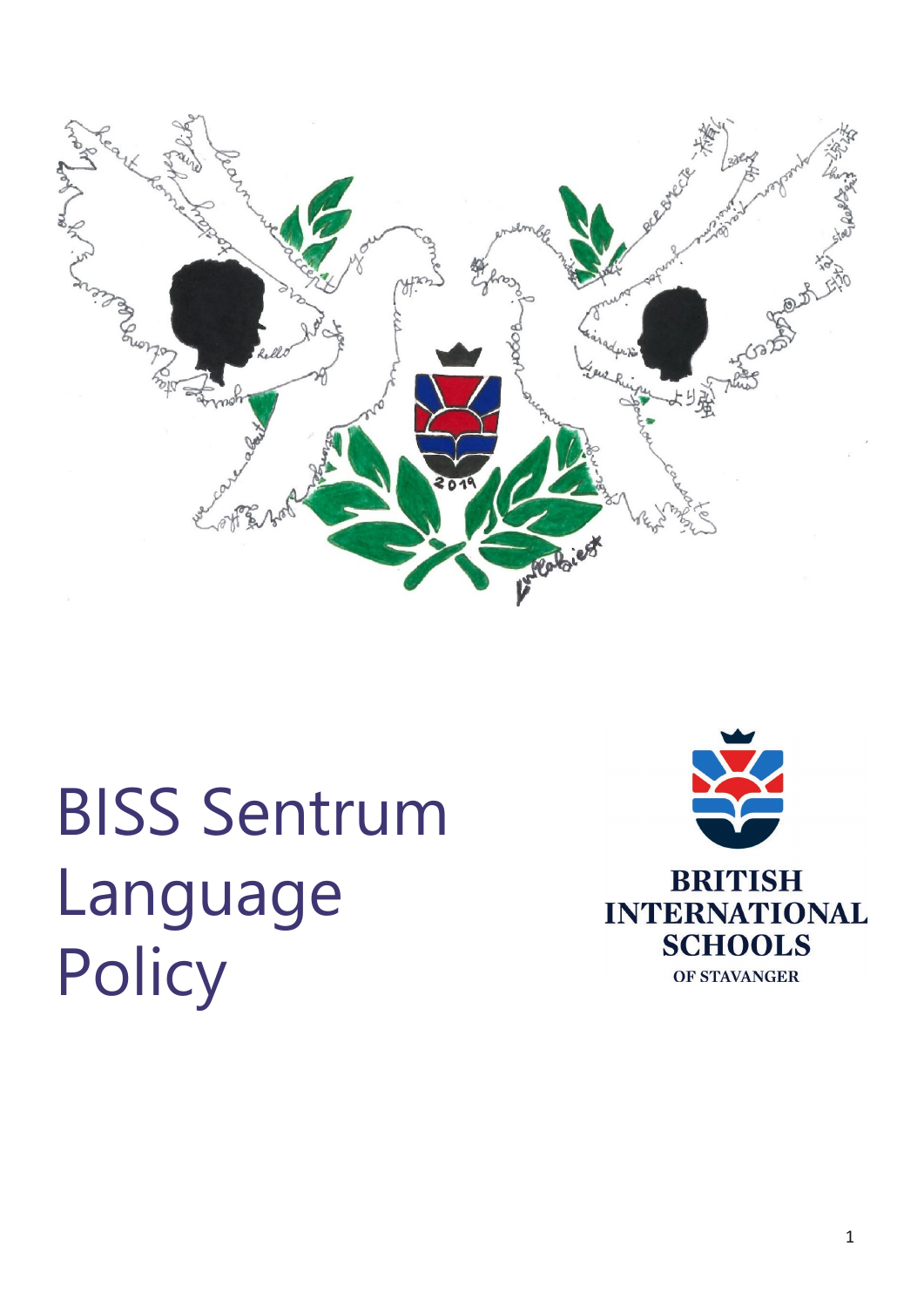

## *'Creating role models for the future'*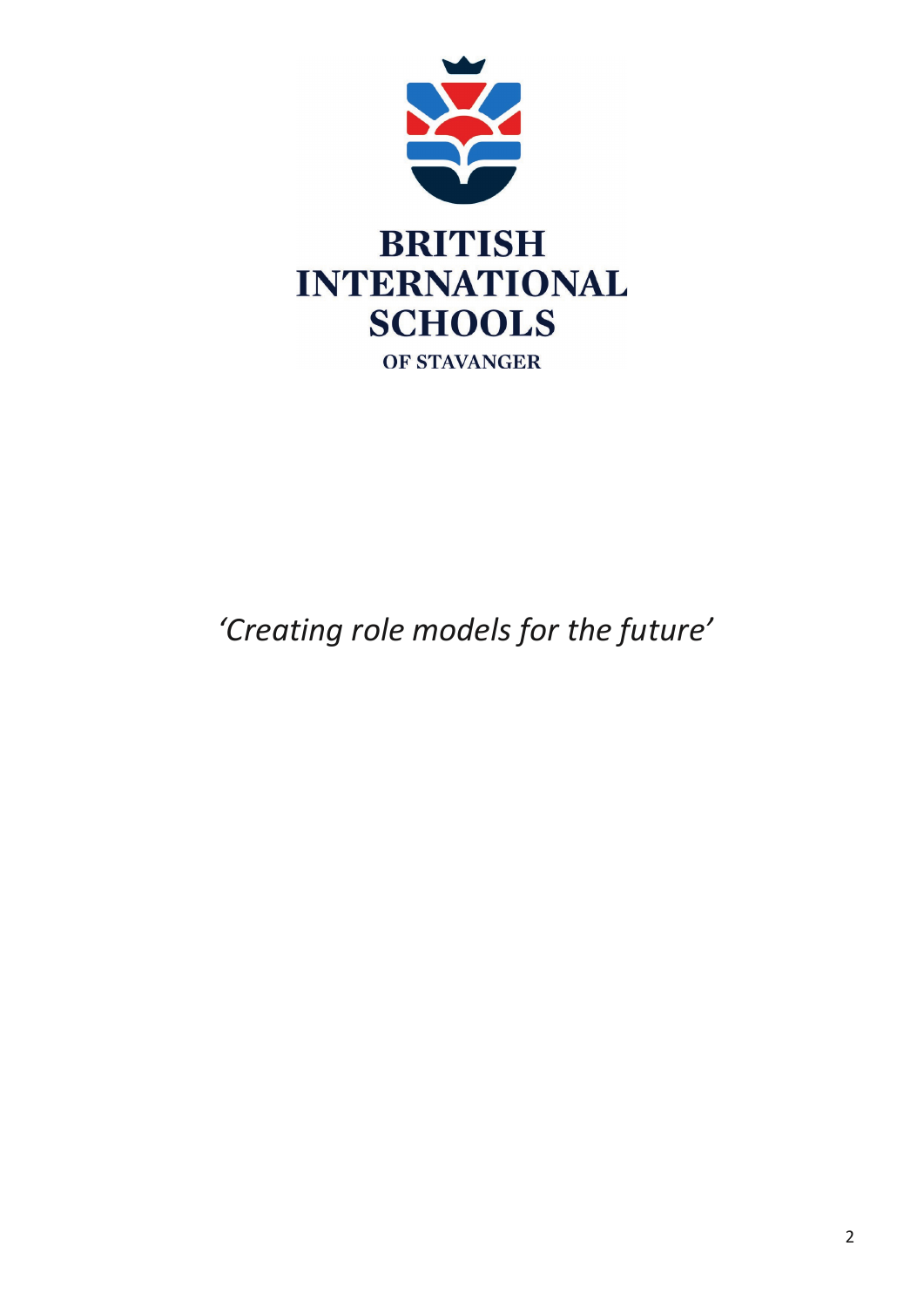### BISS Sentrum Language Policy

#### **The IB Mission Statement**

The International Baccalaureate aims to develop inquiring, knowledgeable and caring young people who help to create a better and more peaceful world through intercultural understanding and respect. To this end the organization works with schools, governments and international organizations to develop challenging programmes of international education and rigorous assessment. These programmes encourage students across the world to become active, compassionate and lifelong learners who understand that other people, with their differences, can also be right.

#### **BISS Mission Statement**

At the British International Schools of Stavanger, we take our responsibility to prepare children for life in the 21st century seriously. The acquisition of fundamental values lies at the heart of everything we do, and all areas of the curriculum are a vehicle for underpinning these values.

#### **Statement of Purpose**

As a newly established international school (Friskole) in Norway, we embrace our students' unique linguistic and cultural backgrounds and the arising challenges and opportunities. This language policy outlines our understanding of the importance of language as an essential tool for communication, the promotion of our values and the pursuit and fulfilment of our vision and mission. It aligns with the IB philosophy on language and provides a framework to achieve our linguistic goals. Within this framework we aim to create a multilingual learning environment where all students, regardless of their linguistic background, can achieve their academic goals. Our language policy provides guidance and guidelines for all stakeholders and is adapted according to the changing language needs within our school community.

#### **Language Philosophy and Practice**

As an International Baccalaureate (IB) candidate school, BISS Sentrum is 'committed to supporting multilingualism as a fundamental part of increasing intercultural understanding and international-mindedness, and is equally committed to extending access to an IB education for students from a variety of cultural and linguistic backgrounds' (IBO, 2014).

At BISS Sentrum we embrace multilingualism and recognise the ensuing diverse language learning needs of all stakeholders. We believe in the importance of language learning and that all teachers are teachers of language.

Whilst the language of instruction is English, we are strongly committed to offer Norwegian for native speakers comparable to the required national standards (Læreplanverket 2020) and aim for Norwegian language learners to develop sufficient proficiency to fully access local communities and cultures. Equally important are the language needs of our large French community. French native speakers are currently enrolled in mother tongue courses to maintain and develop their specific language skills. Additionally, we encourage students with mother tongue(s) other than the aforementioned to continue independent learning outside of school.

Language learning at BISS Sentrum:

- Aims to create a positive language learning environment where students' varied linguistic and cultural backgrounds acts as a driving force of inquiry in language learning and as a motor to promote internationalmindedness and identity formation.
- Aims to develop literacy skills across languages and to explore, share and compare cultural perspectives and linguistic skills.
- Encourages students to use language to identify, explore and investigate connections between different local and global contexts in real-life situations.
- Encourages learners of English as an additional language to develop and achieve fluency through scaffolding and a well implemented English as an additional language programme, where school works closely with parents.
- Encourages students to maintain their mother tongue language (where relevant), as this is vital for cultural identity and personal growth of the student.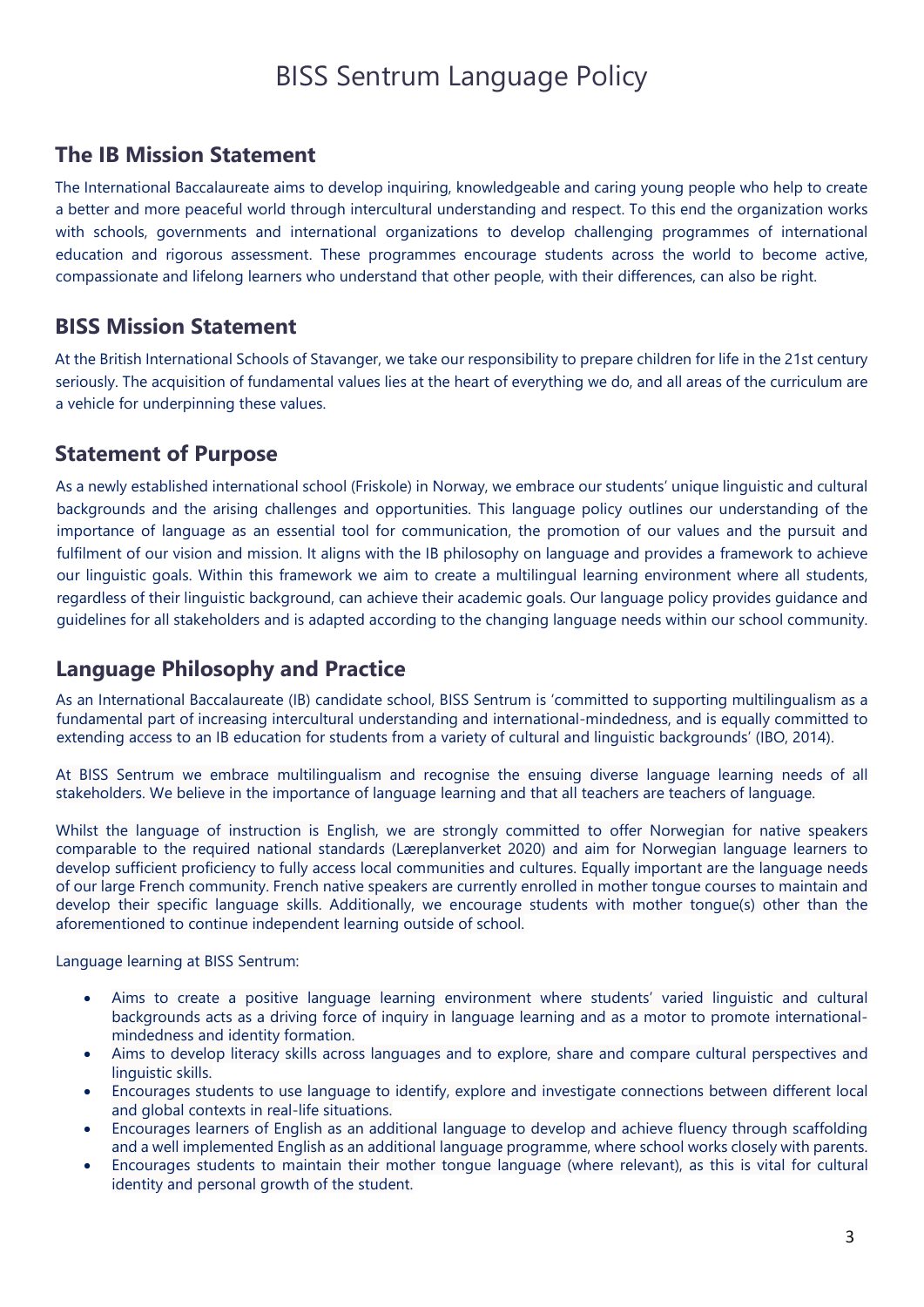#### **Principles of Language Learning**

- Language competence relates directly to successful inclusion and students social and emotional well-being
- All languages are valued, but students need support to apply multilingualism appropriately
- Language and linked cultural diversity should be addressed in all subjects
- Language acquisition is a continuous process and should provide students with opportunities to develop competencies in spoken and written communication and comprehension
- Students should receive sufficient support to allow their full participation in language lessons and the discourse in school
- Teaching and learning of languages plays a crucial role for students to develop diverse cultural perspectives and awareness
- Digital sources and regular access to digital devices fosters language learning

#### **Differentiation**

- Lesson and unit planning should take each students' language profile into account
- Unit planners must include teaching strategies for language differentiation
- The school aims to provide suitable resources to support language learning and to increase proficiency of the language of instruction; for example, EAL lessons, classroom support, differentiated resources
- Strategies and procedures for summative assessments are in place to allow all students to access the assessment, provided these follow IB assessment regulations

#### **Language Profile**

BISS is a multi-cultural international school catering for a multi-national market. We have a student body of 100 students ranging from 6 years to 15 years of age, representing approximately 20 nationalities. Whilst English is the language of instruction and communication, we recognise that for the majority of our students and parents English is their second or additional language.

We have a teaching faculty of approximately 20 teaching staff, representing a cross section of ethnicity and language experience.

#### **Taught languages**

At BISS students who are fluent in both Norwegian and English will undertake both languages at Language A in PYP and MYP. Language A is either the student's mother tongue or one in which he/she has near-native proficiency.

Students not fluent in Norwegian will follow language B Norwegian in both PYP and MYP. In MYP students study an additional Language B (French).

All relevant fulfil the IB language learning requirements of either following two MYP Language and Literature classes (English and Norwegian) or one MYP Language and Literature class (English) and at least one MYP Language Acquisition class (Norwegian).

#### **English language learning at BISS**

English is the language of instruction and language learning pervades all areas of the curriculum, as well as English being taught as a discreet subject throughout the school.

If English is not the students' mother tongue students will be assessed on entry to determine to what extent they can access and understand the curriculum delivered in English. We understand that all students analyse, comprehend and progress in a new language at different rates, but developing a fluency in the language of instruction is the end goal for all BISS students.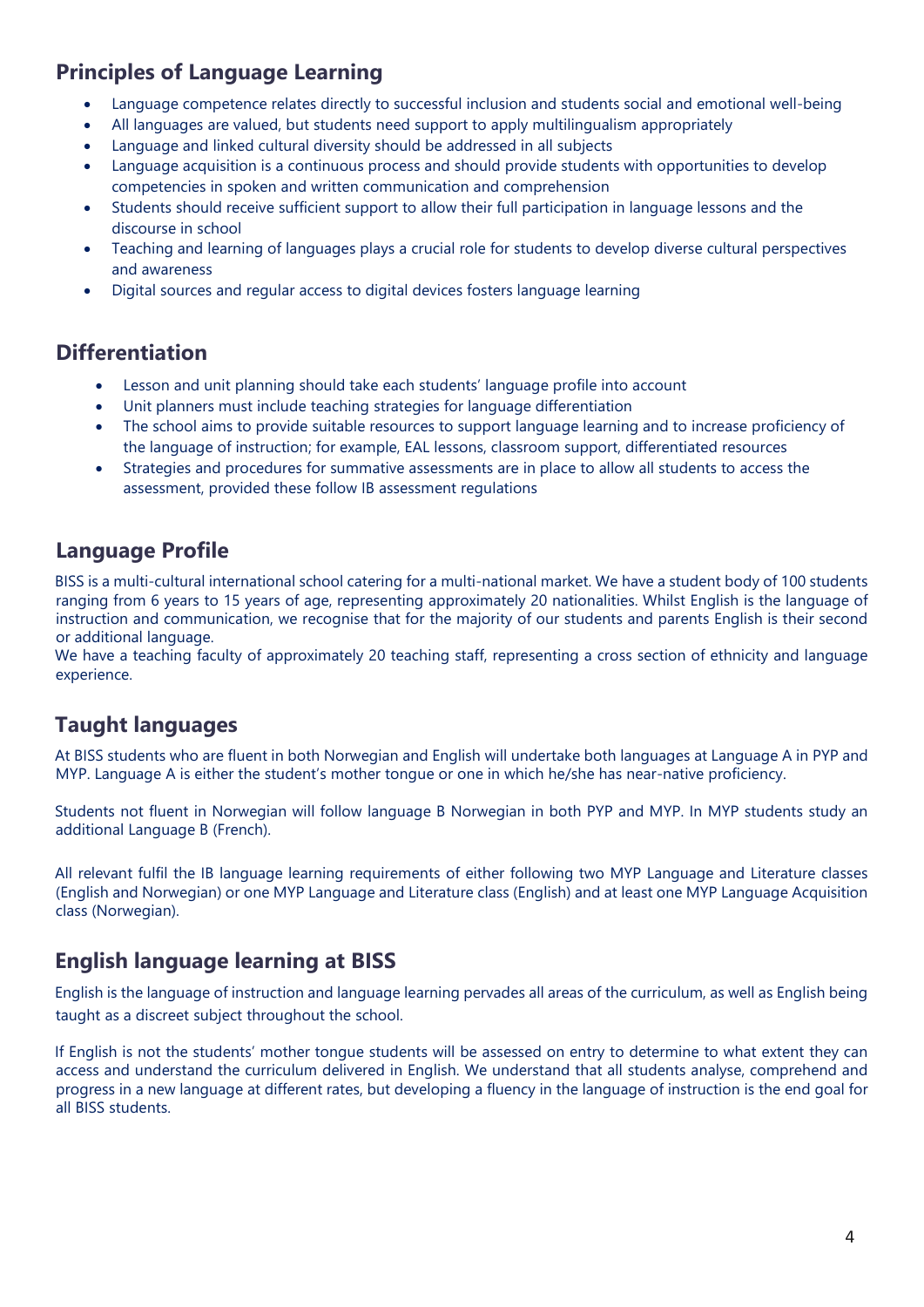#### **Assessment of English proficiency**

Students' level of English is assessed either prior to starting / immediately after starting at BISS Sentrum or at the beginning of the academic year. English proficiency is not a requirement to be accepted at the school; however, basic English skills are a recommended to access the taught curriculum.

Assessment of English language proficiency:

- initially conducted by class / subject teachers through observations during lessons (unless information about proficiency is available)
- by the EAL teacher(s) through a series of tasks assessing their ability in spoken and written communication, comprehension skills of spoken and written texts and overall literacy
- through formal testing (Cambridge English proficiency tests)

#### **English language learning for learners who are learning in a language other than their mother tongue**

Students entering BISS without English are encouraged to acquire BICS (Basic Interpersonal Communicative Skills) as quickly as possible so they can interact with their peers and teachers. School understands that it takes between 4 and 7 years to become fluent and to operate at the same level as a native speaker. At BISS a modified mainstream curriculum (sheltered classes following the same line of inquiry with differentiated material), as well as discreet language lessons are methods used to allow students to access the English language.

Scaffolding methods are used in mainstream classes to enable learners to accomplish tasks. They include:

- Peer coaching
- Use of Information technology
- Students are given rubrics with modified criteria in order to access the curriculum,
- Structures and frameworks are offered to allow students to develop ATL (Approaches to learning) skills
- Subject specific vocabulary is displayed and given to the students
- Students are paired with others who have the same mother tongue, if possible, for some tasks
- Students are encouraged to use a bilingual dictionary and, in some subjects, Google translator
- Differentiation strategies for both class work and assessments

#### **English as an additional language support**

Support is provided by trained English as additional language teachers and includes additional lessons after school, support during lessons and occasional removal from lessons (initially). EAL students follow a modified English Language and Literature curriculum which allows for smaller groups and focuses on specific language skills including grammar and language conventions. The aim of the course is to support language learning and to accelerate language skills in order to allow the students to access the mainstream curriculum as quickly as possible. In addition to Language and Literature aims and objectives, this programme also integrates the four main aspects of languages (speaking and listening, reading and writing).

#### **Assessment**

The school follows the European Common Framework Assessment Criteria for languages to identify student English proficiency levels. However, EAL students are assessed according to published IB MYP Assessment criteria.

#### **Entry and exit criteria onto the English as an additional learning programme**

Students are assessed on entry into the programme and depending on need are offered support lessons during the school day. Students with limited English proficiency are initially supported with EAL lessons which run parallel to mainstream English lessons. Students in MYP with some English proficiency participate in a sheltered Language and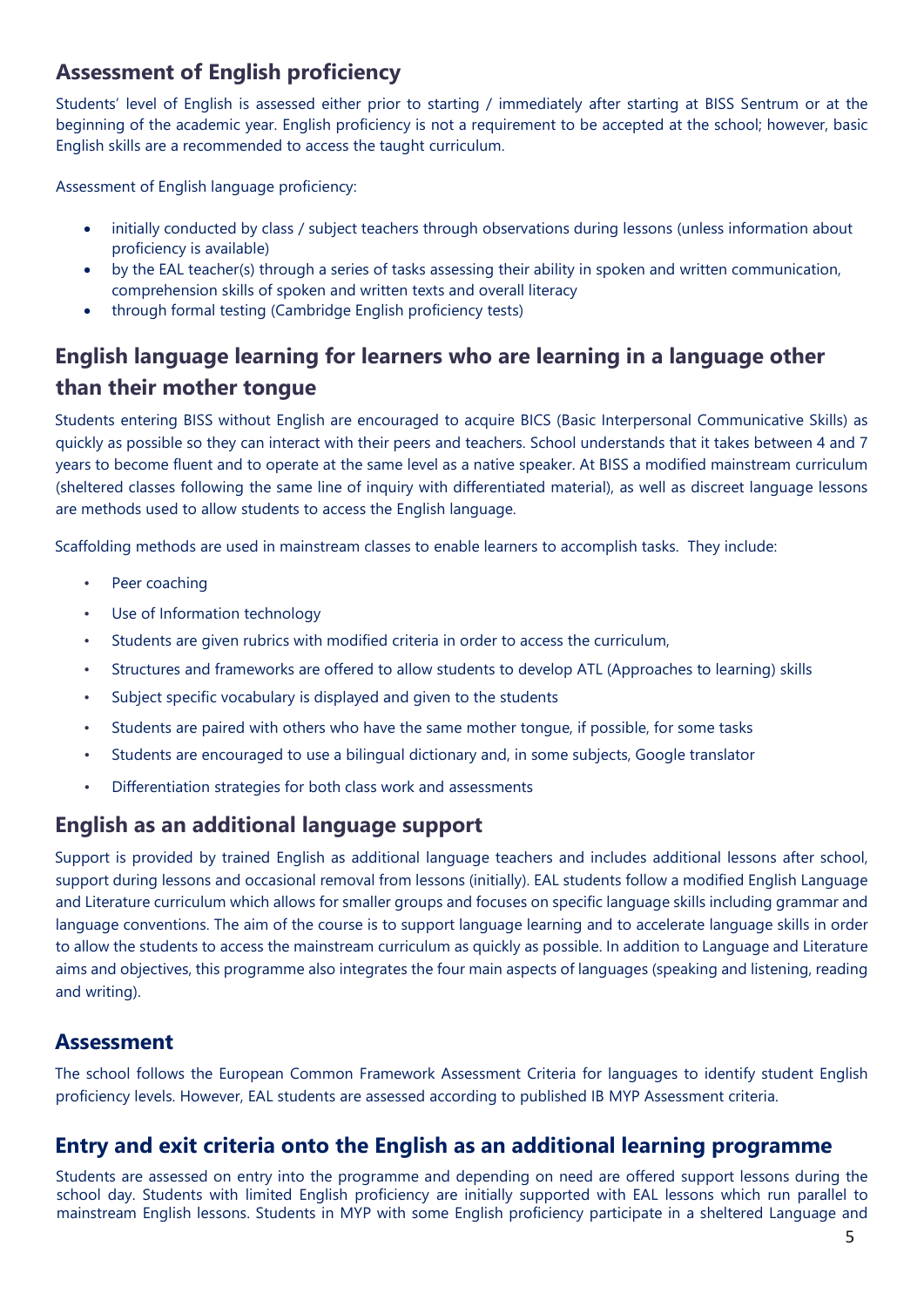Literature class which follows the same lines of inquiry, but uses differentiated texts and lesson materials. When a learner of English can cope sufficiently in a mainstream classroom they are reintegrated into mainstream lessons. The reintegration might require differentiation to support the transition.

#### **Host country language**

All students learn Norwegian, the language of our host country. Depending on fluency students are divided into either Language A or Language B.

#### **Language A Norwegian**

This programme follows Kunnskapsløftet. This programme is regarded as important school for cultural understanding, communication, education and development of identity. Through active use of the Norwegian language when working with their own texts and in the encounter with the texts of others, children and young people are introduced to culture and social life.

The Norwegian subject curriculum opens an area where they can find their own voices, learn to express themselves, be heard and receive feedback. Thus the subject represents a democratic public arena that equips students with the necessary background for participation in social and working life. More than ever before, society needs individuals who master language and texts.

Norwegian enables individual students to develop his or her language and writing skills based on the students own abilities and capabilities. Competence in reading and writing are objectives in themselves, but they also form the basis for learning and understanding in all school subjects at all year levels".

#### **PYP Norwegian Language A and Language B**

New students to BISS who are fluent in Norwegian will be automatically placed in Norwegian Language A classes. Students with no prior knowledge of Norwegian will be placed in Language B Norwegian.

#### **PYP Assessment**

Formative assessment takes place throughout all PYP Norwegian lessons. This is to ensure that each student is placed in the correct language class in accordance with their language abilities.

PYP students may show their abilities at the end of a Norwegian unit for example by giving a presentation in Norwegian. Assessment pieces in PYP are not graded but students should receive oral or written feedback.

#### **MYP Norwegian Language A and Language B**

- New students to BISS who are fluent in Norwegian will be automatically placed in Norwegian Language A classes.
- New students to BISS with no prior knowledge of Norwegian will be placed in Language B Norwegian.
- Students with some knowledge of Norwegian will be assessed using the global proficiency table and the Language B Norwegian continuums and placed accordingly.

When a student has reached phase 5 before their final year at BISS, they will have an initial trial period in the Language A Norwegian class and assessed according to the Language A Norwegian criteria. The student may then, if appropriate, move into the Language A Norwegian class. Exceptions can be made at the teacher's discretion. Language A students in MYP1 - 3 who are consistently not meeting the requirements/criteria may be temporarily placed in the Language B Norwegian class.

A student should be placed in a language phase which is challenging, something which is going to benefit their progression. Students can move up into another phase mid-term if they are considered borderline between two phases. The student will then be assessed on two different phases within an academic year. Students are expected to move up one phase each academic year.

MYP students in their final year will be placed and certified in a specific phase where the teacher is certain that the student can succeed. The students will stay in this phase throughout the academic year.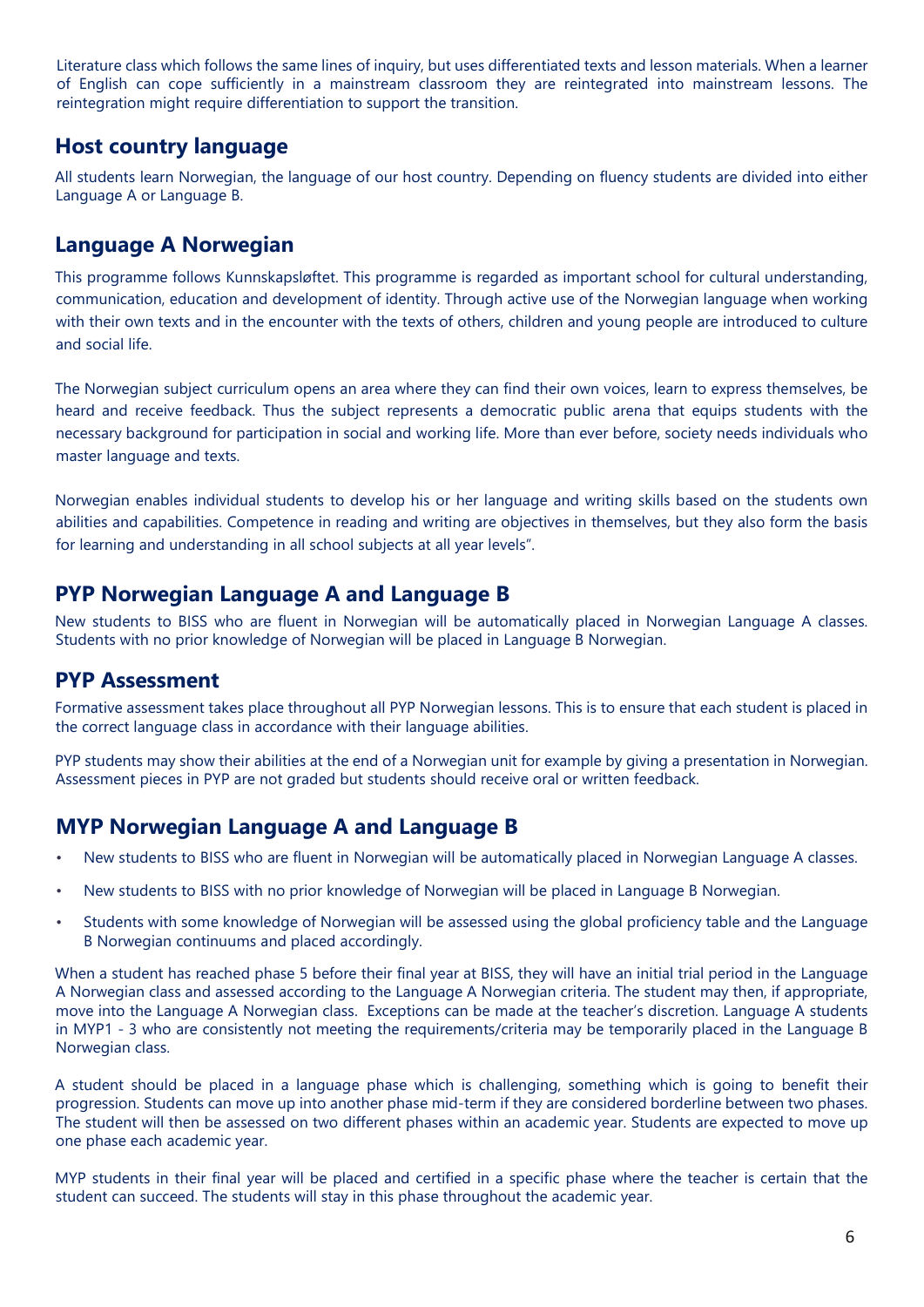Students, who do not follow the double Language A programme (English and Norwegian) are required to study Language B Norwegian. It is a legal requirement that all students study Norwegian.

#### **MYP Language B – French and Norwegian**

- To understand and communicate in another language
- To develop an understanding of the diversity of language

Learning another language contributes to mutual understanding, a sense of global citizenship and personal fulfilment. Students learn to appreciate different countries, cultures, communities and people. The ability to understand and communicate in another language is a lifelong skill for education, employment and leisure throughout the world. This experience is essential to the international experience and enables students to understand the thinking, norms and traditions of another culture. As the student gains an appreciation for a new language and culture they are then part of a more diverse community which will assist them in interacting and communicating with the culturally diverse world they live in today. The assessment process follows the MYP published assessment criteria and the course content follows the aims and objectives of the Language B programme. All results are recorded and the data is used to inform teaching and learning.

The Language B course covers the main aspects of languages (speaking and listening, reading and writing) and is assessed using the Language B criteria. International and cultural understanding is enhanced through the use of film, speaking and listening activities, role play, poems, songs and educational visits to bring the language alive.

Language B is organized into six phases. The phases represent a developmental continuum of additional language learning (language B). Students may commence their language B course in any phase on the continuum and may exit from any phase on the continuum. (See p. 5 Language B guide)

#### **MYP Language Assessment**

Each term students are graded on the four IB MYP assessment criteria in either two Language and Literature courses or one Language and Literature course and one / two Language Acquisition courses.

#### **Mother tongue**

At BISS we also recognize that a strong level of knowledge and understanding in the students' mother tongue is vital to the students' development of an additional language. The school recognizes the importance of the mother tongue and understands how the use of additional languages can enhance the development of the students' linguistic proficiency in the mother tongue as well as allowing the student to maintain cultural identity. In the MYP programme students are encouraged to continue learning in their mother tongue outside of the school day. BISS provides contact numbers and information regarding mother tongue classes where available. EAL teachers recommend that students keep a journal in their own language at home in order to maintain their skills in their mother tongue.

Within the curriculum there are opportunities for students to study particular units in their mother tongue, whilst students new to English are able to work in their mother tongue, in non-language subjects, until they are able to cope with the mainstream curriculum in English. All subject teachers are expected to promote the use of a student's mother tongue language as an aid. Teachers are encouraged to ask students to keep a glossary of subject specific words in both English and their mother tongue.

Students are encouraged to use a bilingual dictionary which they take to all classes. Students are encouraged to look up information in their own language in order to have a better understanding of the subject material in English.

Students are supported to initially express themselves in their mother tongue (especially if this is their only language of communication) through peer buddying, access to staff who speak their language and encouragement to use their mother tongue e.g..... when counting, where appropriate. Students are invited to spend lunches with other children who speak their language. Reference is regularly made to home country cultures through the PYP units of inquiry and MYP inquiry and through discussion of celebrations and traditions, for example in assemblies and international events such as the European Day of Languages and UN Day.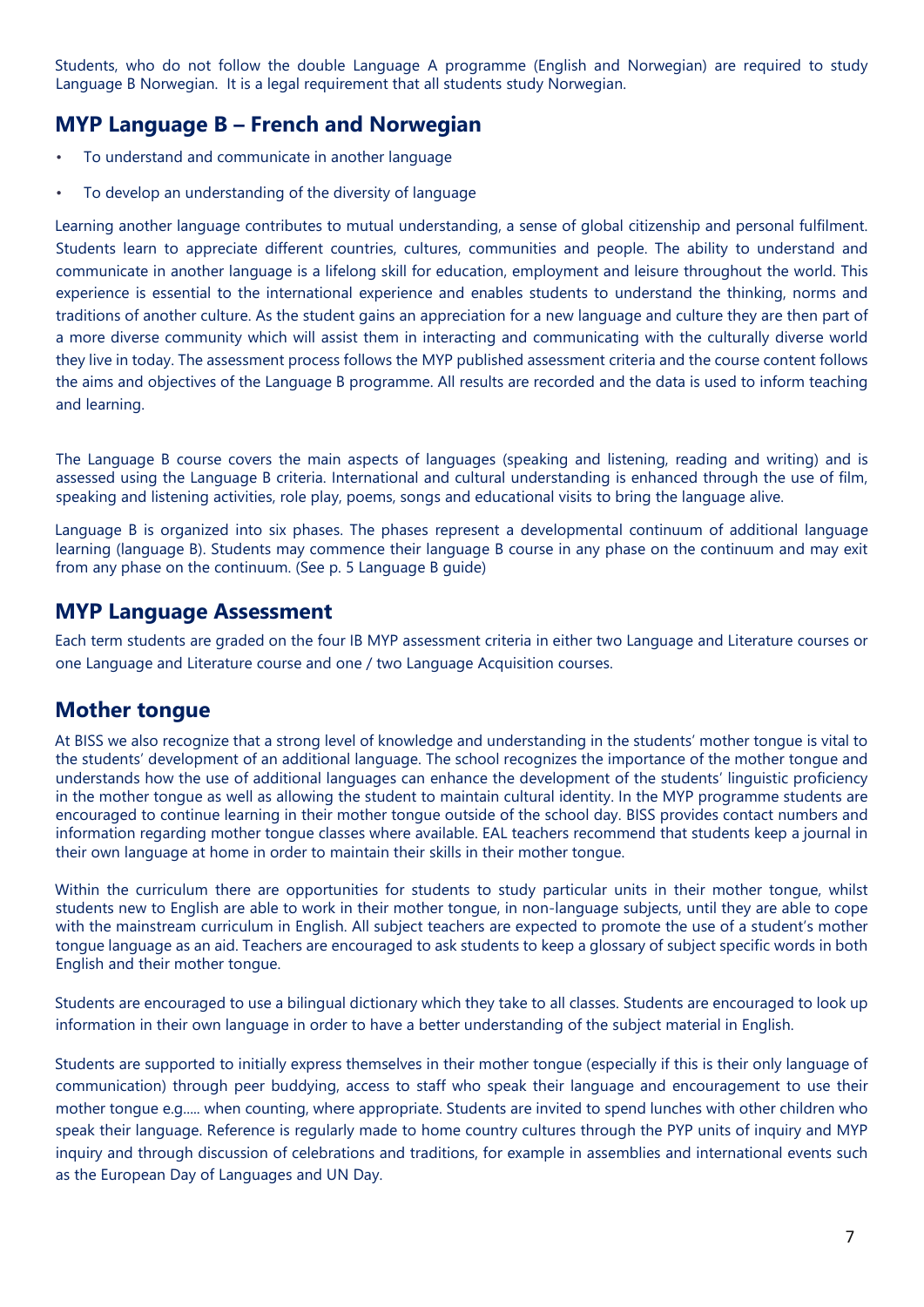Twice a year, the school plans to run mother tongue events in PYP and MYP. End of September, mother tongue appreciation will be celebrated through the European Day of Languages. In February, we celebrate mother tongues as part of celebrations for the International Mother Tongue Day.

#### **Special Educational Needs (SEN)**

Children are tracked closely to monitor progress through informal and formal assessment. Where children are identified as requiring additional language support a variety of intervention packages (agreed between SEND, student, parents and subject teachers) are used to help those students make progress. Teachers identify them in their planning and provide differentiated tasks and resources.

#### **Media centre and language**

Students use the library facilities to aid language development. The library is well stocked and is available both during the day and after school for students to complete work. A variety of media is available to the students including books in a variety of languages, reference books, and current journals. A qualified librarian is employed to support the students in their learning.

#### **Preferred bibliographic style for MYP**

BISS MYP students should use the Harvard referencing system.

#### **Language Summary**

The British International School of Stavanger (Sentrum) will:

- Reinforce the importance of language in all subjects.
- Monitor the teaching and learning of language. Have teachers that commit to the importance and responsibility of language development in all subjects.
- Provide opportunities for all students to learn an additional language to their mother tongue or language of instruction (English).
- Offer referrals of teachers, tutors and after school activities that ensure the students maintain a continuous learning and understanding of their own mother tongue.
- Maintain a global awareness and understanding of students' culture and other cultures
- Provide guidance and continuing education to subject staff about the expectations and milestones of all language learners.
- Provide staff with exercises, ideas, techniques and scaffolding which will allow the students to improved their language learning.
- Recognize that students need to be permitted to comprehend language though listening, reading, viewing and writing.
- Give students the opportunity to increase their confidence to express themselves using all language skills.
- Use EAL support to; provide additional support within the classroom for individual or small groups of students; combine pull-out and additional EAL support within the classroom; withdraw from classes for those learners who require intensive English language assistance; adapt classroom environment and materials to suit EAL students' needs; and maintain a constant line of communication with mainstream/subject teachers, parents and administration.

#### **Communicating the policy**

There should be consideration of how to keep the whole school community informed of the policy process and how they might make contributions.

The policy documents at BISS Sentrum are discussed and referred to on regular basis in the following fora:

- MYP and PYP FAU meetings
- SLT meetings
- Staff meetings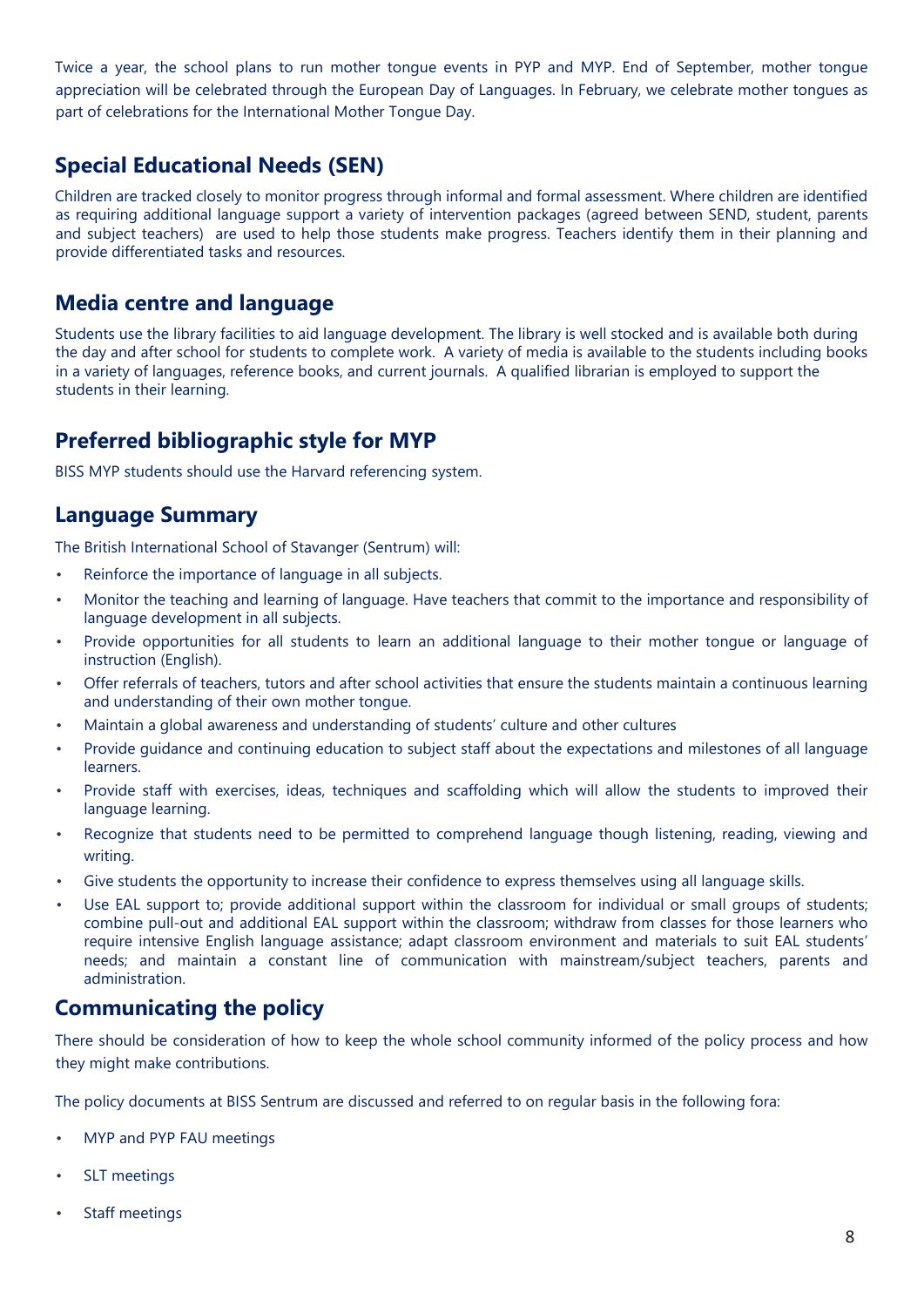- Stakeholder group meetings
- Board meetings
- Student council meetings
- A summary of the policy will be made available on the parent portal (expected publication mid-March 2021)

#### **Equal opportunities:**

Teachers will ensure that all students have equal access to the curriculum. Students will be encouraged to enjoy contributions and experiences from different cultures and respect similarities and differences. The school will seek to develop tolerance and concern for others regardless of sex, race, culture, religion or class, and to avoid stereotypical views.

#### **Links to other policies:**

The language policy is linked to:

- Assessment
- Special Educational Needs (SEN) policies.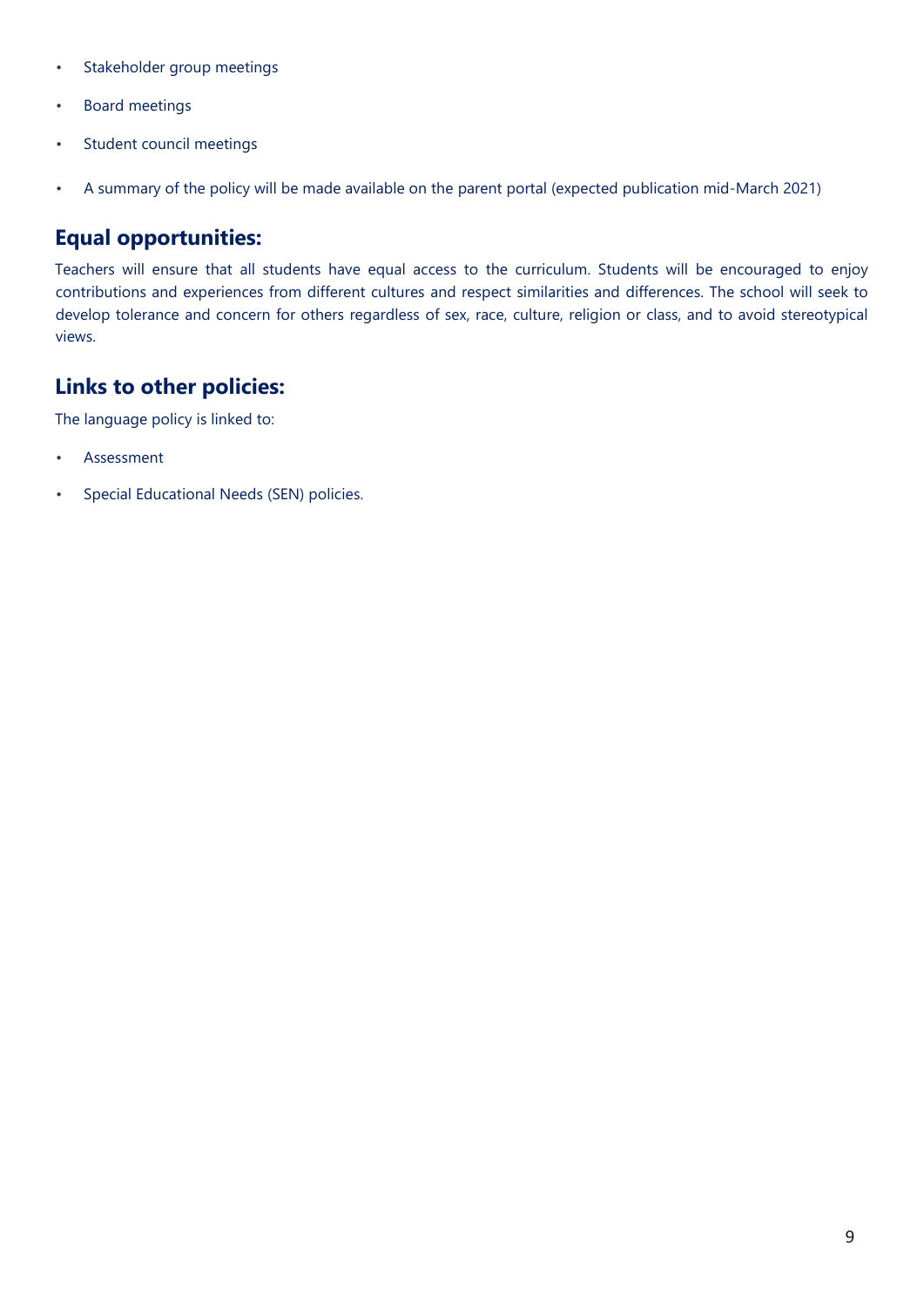#### **Appendix 1: IB standards and practices relating to language**

Our philosophy of language teaching and learning is guided by the IB standards and practices. As an IB candidate school we are committed to the following standards and practices pertaining to language.

#### **Programme Standards and practices (2014)**

- Standard A, Practice 7: The school places importance on language learning, including mother tongue, host country language and other languages.
- Standard A, Practice 9: The school supports access for students to the IB programme(s) and philosophy.
- Standard B1, Practice 5a: The school develops and implements policies and procedures that support the programme(s).
- Standard B1, Practice 5d: The school has developed and implements a language policy consistent with IB expectations
- Standard C1, Practice 8: Collaborative planning and reflection recognizes that all teachers are responsible for language development of students.
- Standard C3, Practice 7: Teaching and learning addresses the diversity of student language needs, including those for students learning in a language(s) other than mother tongue.
- Standard C3, Practice 8: Teaching and learning demonstrates that all teachers are responsible for language development of students.

#### **New Programme standards and practices (March 2019)**

*Purpose 3: The school community fosters internationally minded people who embody all attributes of the IB learner profile. (0101-03)*

• Purpose 3.1: The school ensures that the school community is aware of the IB learner profile and is committed to international-mindedness and its importance in embodying the IB mission. (0101-03-0100)

*Student support 2: The school identifies and provides appropriate learning support. (0202-02)*

- Student support 2.1: The school implements and reviews systems and processes to identify the needs of students. (0202-02-0100)
- Student support 2.2: The school supports the identified needs of students, and evidences this support through planning, policy, and practice. (0202-02-0200)

*Culture 1: The school secures access to an IB education for the broadest possible range of students. (0301-01)*

- Culture 1.2: The school provides relevant support materials, resources and structures to promote access to the school's programme(s) for as many students as reasonable. (0301-01-0200)
- Culture 1.3: The school provides opportunities to access the programme(s) for the broadest possible range of students. (0301-01-0300)

PYP 1: The school articulates and demonstrates that the PYP is accessible to interested students, regardless of learner variability. (0301-01-0311)

MYP 1: The school monitors and evaluates its efforts to provide students with equal opportunities to undertake the MYP. (0301-01-0321)

*Culture 2: The school implements, communicates and regularly reviews an inclusion policy that creates cultures that support all students to reach their full potential. (0301-02)*

*Culture 4: The school implements, communicates and regularly reviews a language policy that helps to foster intercultural understanding through communicating in a variety of ways in more than one language (0301-04)*

- Culture 4.1: The school implements and reviews a language policy that is aligned with IB language policy guidelines. (0301-04-0100)
- Culture 4.2: The school describes in its language policy the way that the school recognizes multilingualism as a fact, a right and a resource for learning. (0301-04-0200)
- Culture 4.3: The school identifies in its language policy a variety of physical and virtual resources used to facilitate language development. (0301-04-0300)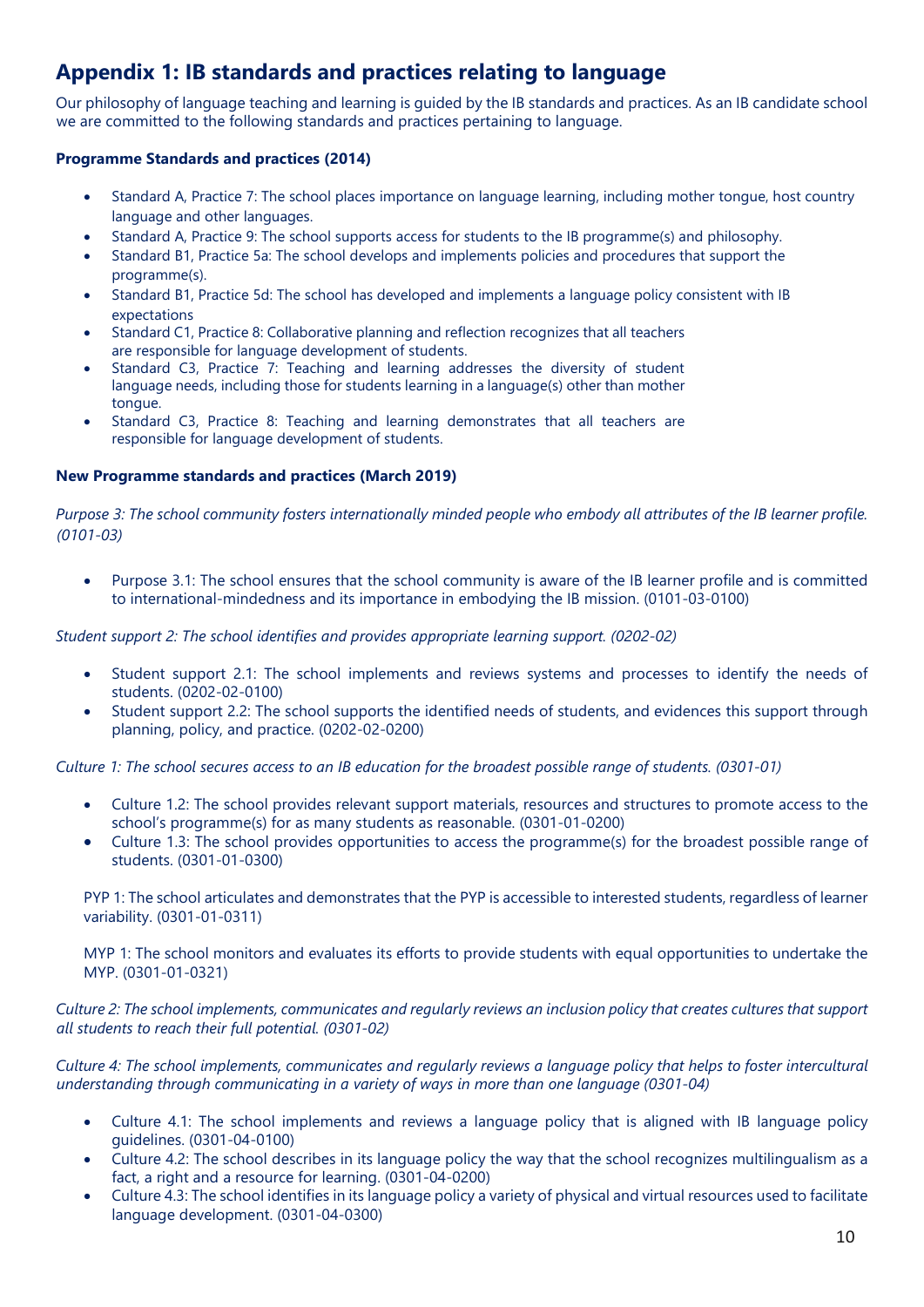• Culture 4.4: The school clearly describes in its language policy the rights and responsibilities of all members of the school community and what constitutes good practice within the school context. (0301-04-0400)

PYP 1: The school ensures that students learn a language in addition to the language of instruction (at least from the age of seven). Multilingual programmes, where students are learning in at least two languages, can but are not required to offer additional languages. (0301-04-0411)

*Coherent curriculum 1: The school plans and implements a coherent curriculum that organizes learning and teaching within and across the years of its IB programme(s). (0401-01)*

• Coherent curriculum 1.6: The school demonstrates that the curriculum is influenced by an understanding of students' prior knowledge, identities, backgrounds, needs and contexts. (0401-01-0600)

Lifelong learners 7: Students pursue opportunities to explore and develop their personal and cultural identities. (0402-07)

- Lifelong learners 7.1: The school provides opportunities for students to explore and develop their personal and cultural identities. (0402-07-0100)
- Lifelong learners 7.2: The school community affirms individual student identity through learning and teaching. (0402-07-0200)
- Lifelong learners 7.3: Students take opportunities to develop their language profiles. (0402-07-0300)

*Approaches to teaching 5: Teachers remove barriers to learning to enable every student to develop, pursue and achieve challenging personal learning goals. (0403-05)*

- Approaches to teaching 5.1: Teachers consider learner variability when planning students' personal learning goals. (0403-05-0100)
- Approaches to teaching 5.4: Teachers support language development with consideration for the language profiles of students. (0403-05-0400)

#### **Appendix 2: IB Learner Profile and language**

The IB Learner Profile guides teaching and learning at BISS Sentrum and 'aims to develop international minded people' (IB Learner Profile) who take responsibility and uphold key values as members of their local, national and global community. We recognize the opportunities of the IB Learner Profile to support and develop language learning.

**Inquirer:** Our students use language to acquire knowledge and understanding of the world around us through inquiry. **Knowledgeable:** Our students acquire subject specific terminology, vocabulary and understanding to facilitate collaboration, valuable exchanges of thought and ideas and advance their learning.

**Thinker:** Our students use language to formulate ideas and solutions to complex problems and articulate their views, ideas and thought in a precise manner.

**Communicator:** Our students develop essential language skills in both their mother tongue and additional languages which allows them to become competent linguists and communicators in a variety of situations and contexts.

**Principled:** Our students learn to appreciate the role and power of language and learn to use language responsibly to advance learning and create bonds of friendship and solidarity with their peers, teachers, parents and members of their community.

**Open-minded:** Our students cherish opportunities to compare languages and dialects and learn from each other. Respect and tolerance for differences and similarities are celebrated and encouraged in every aspect of school life.

**Caring:** Our students learn how their use of language can affect others and develop an understanding of using appropriate language in a variety of situations and contexts.

**Risk-takers:** Our students are encouraged to use both mother tongue and additional languages in unfamiliar situations. We stimulate opportunities to compare and contrast language aspects and make connections between languages to facilitate learning, communication and personal development.

**Balanced:** Our students gain a deeper appreciation of a balanced language use and its importance to facilitate inclusion by developing their understanding of using the language of instruction, their mother tongue and taught languages appropriately.

**Reflective:** Our students are encouraged to reflect on effective use of language, language learning and language boundaries which enables them to improve their language proficiency, both socially and academically.